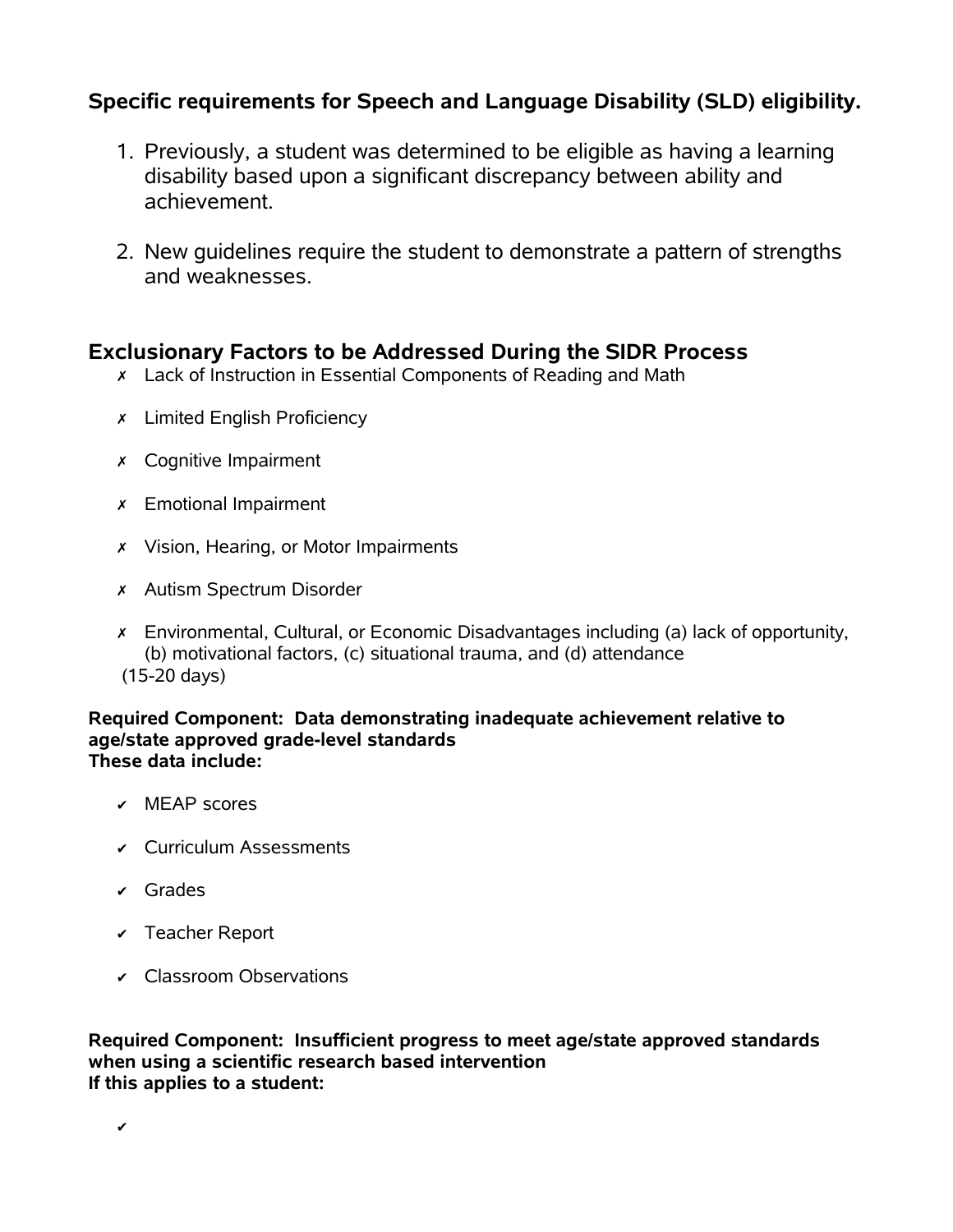Provide interventions for students in need.

✔

Collect progress monitoring data at reasonable intervals & provide data to parents. ✔

If insufficient progress is made i*n 4-8 weeks* the team may determine that an evaluation for Special Education Eligibility is warranted.

 $\triangledown$  Data collected for interventions needs to be displayed in graph form.

# **Required Component: Data demonstrating the pattern of strengths and weaknesses in performance, achievement, or both relative to age/state approved grade-level standards or intellectual development**

Data to include:

- ✔ Progress monitoring/Curriculum Based Measurement/Criterion Referenced **Assessments**
- ✔ MEAP scores
- ✔ Curriculum Assessments
- ✔ Grades
- ✔ Teacher Reports
- ✔ Classroom Observations
- ✔ Norm Referenced Achievement Tests
- ✔ Cognitive Processing Assessment

# **Testing:**

- $\sim$  A norm referenced academic achievement test is a required portion of the SLD evaluation
- $\sim$  Cognitive assessments are to be conducted at the discretion of the team.
- $\sim$  Cognitive assessments will not generally be used in the pattern of strengths and weaknesses – These assessments can be linked to instructional strategies to help provide a better understanding of the student's performance in their learning environment.
- $\sim$  In the event that cognitive assessments can be directly linked to specific academic areas, these may be used to help establish the pattern of strengths and weaknesses.

# **Strengths:**

 $\sim$  A minimum of one strength must be established.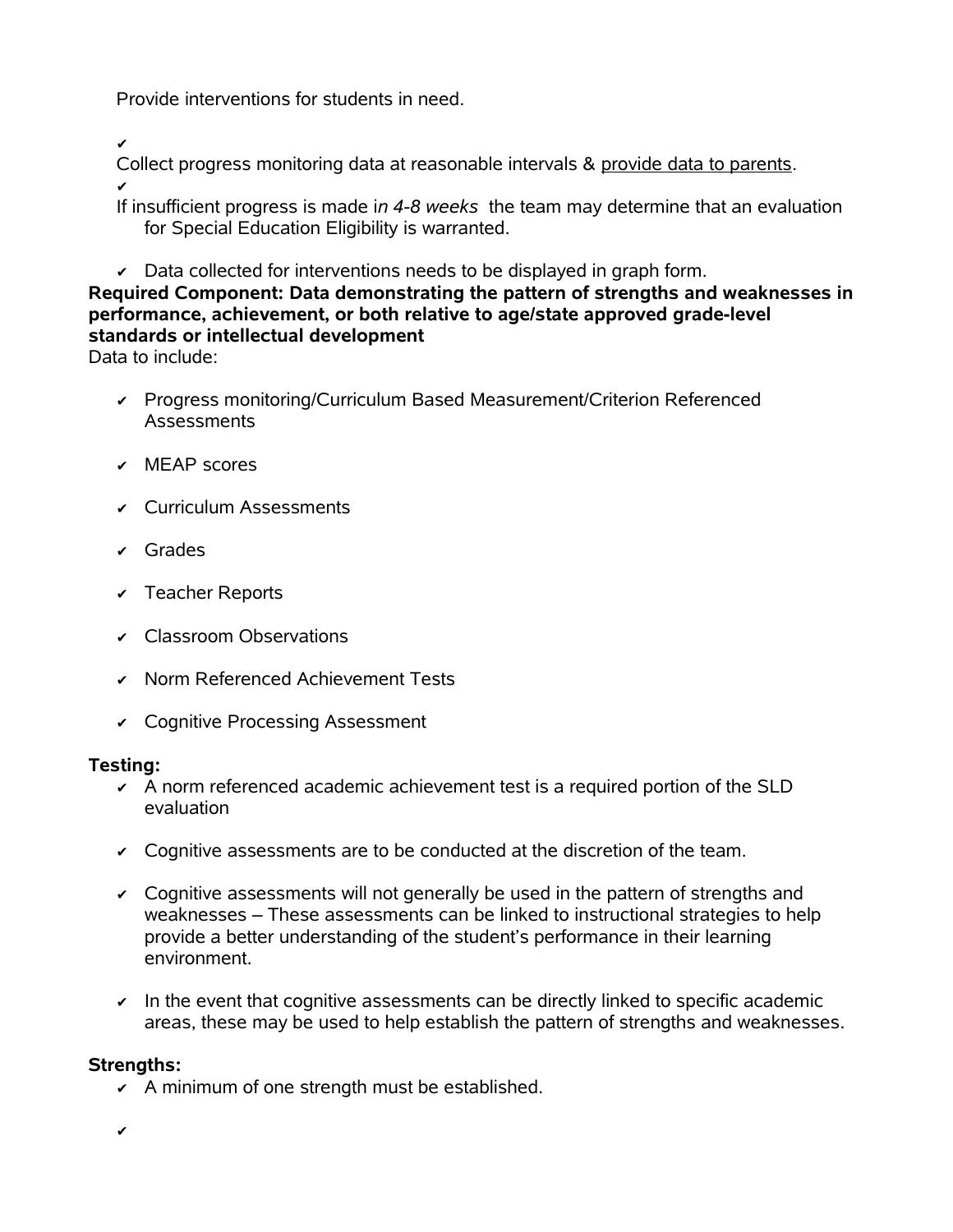To establish a strength there must be a minimum of THREE data sources indicated as a strength in an academic area (e.g., MEAP Score, Classroom Grade, Observation.)

✔

An area of strength does not require one of the three data points to be from a norm referenced achievement test.

Data points considered a strength include:

✔

Meeting or exceeding benchmarks on a measure such as DIBELS

- ✔ Report card grades of A or B or "meets/exceeds" standards
- ✔ Curriculum assessment scores of 80% or better
- $\sim$  Percentile rank scores approximately greater than or equal to 30
- ✔ Average or typical performance in comparison to same age peers based on teacher report or observation
- ✔ Advanced or proficient MEAP scores

#### **Weaknesses:**

- $\lambda$  A minimum of one weakness must be established.
- $\sim$  To establish an area of weakness there must be a minimum of FOUR data sources indicated as a weakness in an area of academic achievement.

✔

One of these data sources MUST be a norm referenced achievement test (e.g., Woodcock Johnson, Wechsler Individual Achievement Test, etc.).

Data points considered a weaknesses include:

### ✔

Falling below aimline for at least four consecutive data points (on a progress monitoring measure)

- ✔ In the "at-risk" level on a universal screener (such as DIBELS or AIMSWeb)
- $\overline{\phantom{a}}$  Report card grades of D or E or "does not meet" standards
- ✔ Curriculum assessment scores of 70% or less
- $\sim$  Percentile rank approximately less than or equal to 9